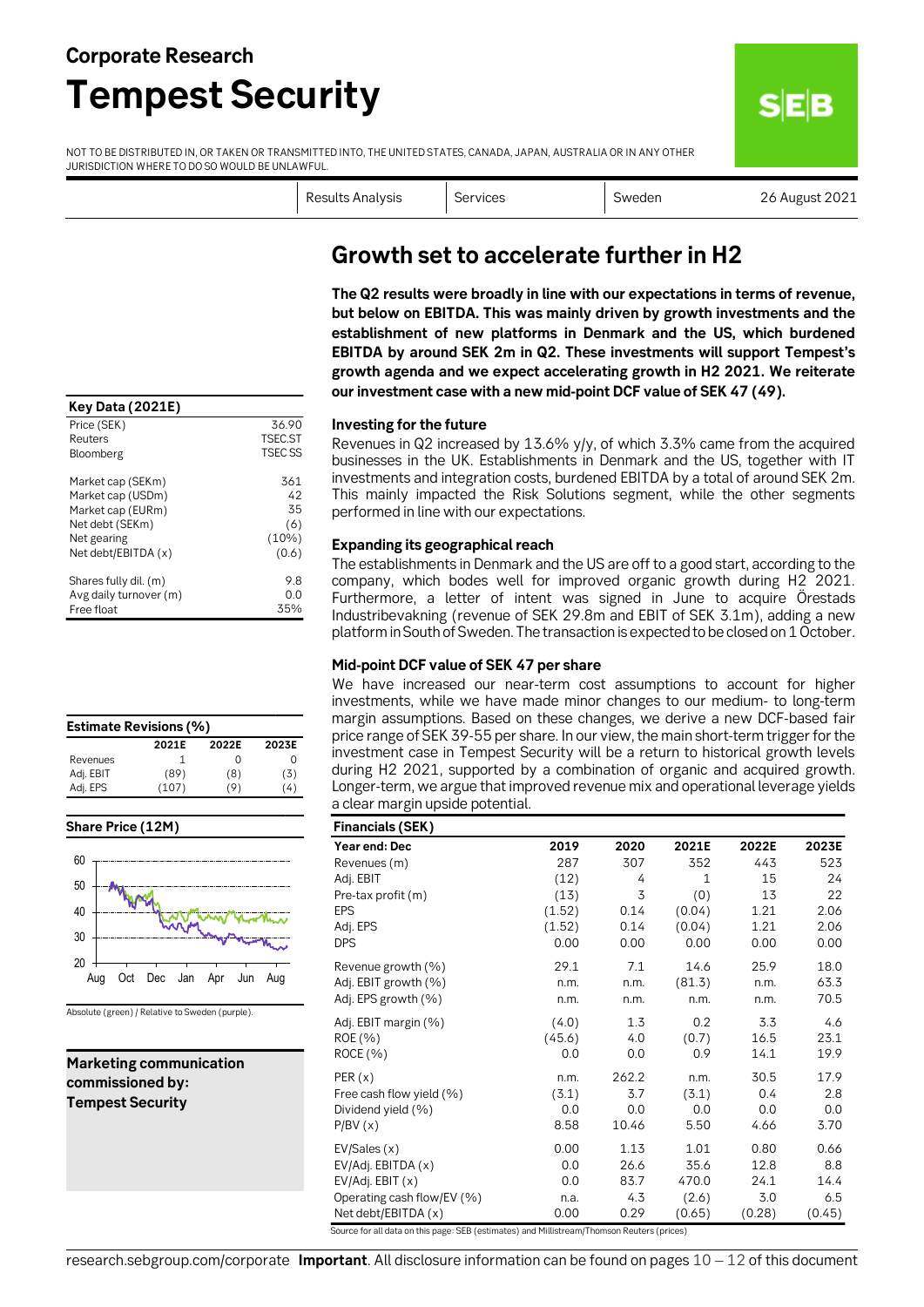## **Forecasts and valuation**

#### **Estimate changes**

|                           |        |         | <b>New estimates</b> |         |        |         | Old estimates |         | Difference (%) |                   |                   |                   |  |
|---------------------------|--------|---------|----------------------|---------|--------|---------|---------------|---------|----------------|-------------------|-------------------|-------------------|--|
| (SEKm)                    | Q3/20E | 2021E   | 2022E                | 2023E   | Q3/20E | 2021E   | 2022E         | 2023E   | Q3/20E         | 2021E             | 2022E             | 2023E             |  |
| Net sales                 | 91.2   | 350.8   | 443.0                | 522.7   | 90.7   | 349.3   | 441.4         | 521.0   | 0.6            | 0.4               | 0.4               | 0.3               |  |
| EBITDA                    | 3.0    | 10.0    | 27.5                 | 39.1    | 5.3    | 15.9    | 28.8          | 39.9    | $-43.7$        | $-37.4$           | $-4.5$            | $-2.0$            |  |
| EBIT                      | 0.6    | 0.8     | 14.6                 | 23.9    | 2.9    | 6.7     | 16.0          | 24.8    | $-79.7$        | $-88.8$           | $-8.4$            | $-3.4$            |  |
| EBT                       | 0.3    | $-0.4$  | 13.1                 | 22.4    | 2.6    | 5.4     | 14.5          | 23.3    | $-88.9$        | $-107.0$          | $-9.2$            | $-3.7$            |  |
| Net income                | 0.3    | $-0.3$  | 11.8                 | 20.2    | 2.3    | 4.9     | 13.0          | 20.9    | $-88.9$        | $-107.0$          | $-9.2$            | $-3.7$            |  |
| Adj. EBITDA               | 3.0    | 10.0    | 27.5                 | 39.1    | 5.3    | 15.9    | 28.8          | 39.9    | $-43.7$        | $-37.4$           | $-4.5$            | $-2.0$            |  |
| Adj. EBITDA margin (%)    | 3.2    | 2.8     | 6.2                  | 7.5     | 5.8    | 4.6     | 6.5           | 7.7     | $-2.6pp$       | $-1.7$ pp         | -0.3pp            | $-0.2$ pp         |  |
| <b>Sales</b>              |        |         |                      |         |        |         |               |         |                |                   |                   |                   |  |
| <b>Security Solutions</b> | 64.2   | 249.1   | 306.4                | 352.4   | 64.2   | 249.7   | 307.2         | 353.3   | 0.0            | $-0.2$            | $-0.2$            | $-0.2$            |  |
| <b>Risk Solutions</b>     | 20.2   | 73.9    | 98.2                 | 119.8   | 18.4   | 69.1    | 92.0          | 112.2   | 9.8            | 6.9               | 6.8               | 6.8               |  |
| Other                     | 6.8    | 27.7    | 38.4                 | 50.5    | 8.1    | 30.5    | 42.2          | 55.5    | $-15.8$        | $-9.1$            | $-9.1$            | $-9.1$            |  |
| Total                     | 91.2   | 350.8   | 443.0                | 522.7   | 90.7   | 349.3   | 441.4         | 521.0   | 0.6            | 0.4               | 0.4               | 0.3               |  |
| <b>EBITDA</b>             |        |         |                      |         |        |         |               |         |                |                   |                   |                   |  |
| <b>Security Solutions</b> | 8.7    | 33.0    | 40.5                 | 46.5    | 8.8    | 33.2    | 40.9          | 46.6    | $-1.5$         | $-0.4$            | $-1.0$            | $-0.2$            |  |
| <b>Risk Solutions</b>     | 1.1    | 5.4     | 12.8                 | 16.3    | 2.4    | 9.0     | 12.3          | 15.3    | $-53.8$        | $-39.9$           | 3.6               | 6.8               |  |
| Other                     | 1.2    | 4.8     | 8.3                  | 12.2    | 1.4    | 5.1     | 9.1           | 13.5    | $-18.0$        | $-6.8$            | $-9.1$            | $-9.1$            |  |
| Group costs               | $-8.0$ | $-33.2$ | $-34.0$              | $-36.0$ | $-7.4$ | $-31.4$ | $-33.5$       | $-35.5$ | $-8.1$         | $-6.0$            | $-1.5$            | $-1.4$            |  |
| <b>Total consolidated</b> | 3.0    | 10.0    | 27.5                 | 39.1    | 5.3    | 15.9    | 28.8          | 39.9    | $-43.7$        | $-37.4$           | $-4.5$            | $-2.0$            |  |
| EBITDA margin (%)         |        |         |                      |         |        |         |               |         |                |                   |                   |                   |  |
| <b>Security Solutions</b> | 13.5   | 13.3    | 13.2                 | 13.2    | 13.7   | 13.3    | 13.3          | 13.2    | $-0.2$ pp      | 0.0 <sub>pp</sub> | $-0.1$ pp         | 0.0 <sub>pp</sub> |  |
| <b>Risk Solutions</b>     | 5.6    | 7.3     | 13.0                 | 13.6    | 13.3   | 13.1    | 13.4          | 13.6    | $-7.7$ pp      | $-5.7$ pp         | $-0.4$ pp         | 0.0 <sub>pp</sub> |  |
| Other                     | 17.0   | 17.3    | 21.5                 | 24.3    | 17.5   | 16.8    | 21.5          | 24.3    | $-0.5$ pp      | 0.4 <sub>pp</sub> | 0.0 <sub>pp</sub> | 0.0 <sub>pp</sub> |  |
| Total                     | 3.2    | 2.8     | 6.2                  | 7.5     | 5.8    | 4.6     | 6.5           | 7.7     | $-2.6pp$       | $-1.7$ pp         | -0.3pp            | -0.2pp            |  |

Source: SEB

| Interim financial statement |         |         |          |         |         |         |         |         |          |          |          |          |          |
|-----------------------------|---------|---------|----------|---------|---------|---------|---------|---------|----------|----------|----------|----------|----------|
|                             | Q1/20   | Q2/20   | Q3/20    | Q4/20   | Q1/21   | Q2/21   | Q3/21E  | Q4/21E  | 2019     | 2020     | 2021E    | 2022E    | 2023E    |
| <b>Net sales</b>            | 79.4    | 72.8    | 69.8     | 77.6    | 76.3    | 82.7    | 91.2    | 100.5   | 286.3    | 299.7    | 350.8    | 443.0    | 522.7    |
| Growth y/y                  | 38.3%   | 9.0%    | $-11.7%$ | $-6.6%$ | $-4.0%$ | 13.6%   | 30.6%   | 29.6%   | 29.1%    | 4.7%     | 17.0%    | 26.3%    | 18.0%    |
| Other income                | 1.2     | 3.6     | 0.9      | 1.9     | 0.8     | 0.5     | 0.0     | 0.0     | 0.5      | 7.5      | 1.2      | 0.0      | 0.0      |
| Cost of goods sold          | $-7.5$  | $-6.9$  | $-5.9$   | $-8.5$  | $-8.2$  | $-8.2$  | $-10.0$ | $-11.1$ | $-33.8$  | $-28.8$  | $-37.5$  | $-48.7$  | $-57.5$  |
| Other external expenses     | $-6.7$  | $-6.2$  | $-6.7$   | $-8.5$  | $-7.1$  | $-9.0$  | $-8.5$  | $-7.6$  | $-26.1$  | $-28.0$  | $-32.3$  | $-28.3$  | $-29.4$  |
| Personnel expenses          | $-63.5$ | $-58.6$ | $-55.3$  | $-60.4$ | $-60.2$ | $-65.5$ | $-69.7$ | $-76.8$ | $-229.9$ | $-237.7$ | $-272.2$ | $-338.5$ | $-396.7$ |
| Total operational expenses  | $-77.6$ | $-71.7$ | $-67.9$  | $-77.3$ | $-75.5$ | $-82.8$ | $-88.2$ | $-95.5$ | $-289.8$ | $-294.5$ | $-342.0$ | $-415.5$ | $-483.6$ |
| <b>EBITDA</b>               | 3.0     | 4.8     | 2.7      | 2.1     | 1.6     | 0.4     | 3.0     | 5.0     | $-3.0$   | 12.7     | 10.0     | 27.5     | 39.1     |
| Margin                      | 3.8%    | 6.6%    | 3.9%     | 2.7%    | 2.1%    | 0.5%    | 3.2%    | 5.0%    | $-1.1%$  | 4.2%     | 2.8%     | 6.2%     | 7.5%     |
| EBIT                        | 0.8     | 2.4     | 0.9      | 0.0     | $-0.5$  | $-1.7$  | 0.6     | 2.4     | $-11.5$  | 4.0      | 0.8      | 14.6     | 23.9     |
| Margin                      | 1.0%    | 3.3%    | 1.2%     | $-0.1%$ | $-0.7%$ | $-2.1%$ | 0.6%    | 2.4%    | $-4.0%$  | 1.3%     | 0.2%     | 3.3%     | 4.6%     |
| Net financials              | $-0.3$  | $-0.5$  | $-0.4$   | $-0.3$  | $-0.4$  | $-0.1$  | $-0.3$  | $-0.3$  | $-1.7$   | $-1.5$   | $-1.1$   | $-1.5$   | $-1.5$   |
| <b>EBT</b>                  | 0.5     | 1.9     | 0.5      | $-0.3$  | $-0.9$  | $-1.8$  | 0.3     | 2.1     | $-13.3$  | 2.6      | $-0.4$   | 13.1     | 22.4     |
| Taxes                       | 0.0     | $-0.4$  | $-0.2$   | $-0.7$  | 0.0     | 0.0     | 0.0     | 0.1     | 0.6      | $-1.3$   | 0.0      | $-1.3$   | $-2.2$   |
| Net income                  | 0.5     | 1.50    | 0.33     | $-1.02$ | $-0.94$ | $-1.82$ | 0.26    | 2.20    | $-12.7$  | 1.3      | $-0.3$   | 11.8     | 20.2     |

Source: Tempest Security, SEB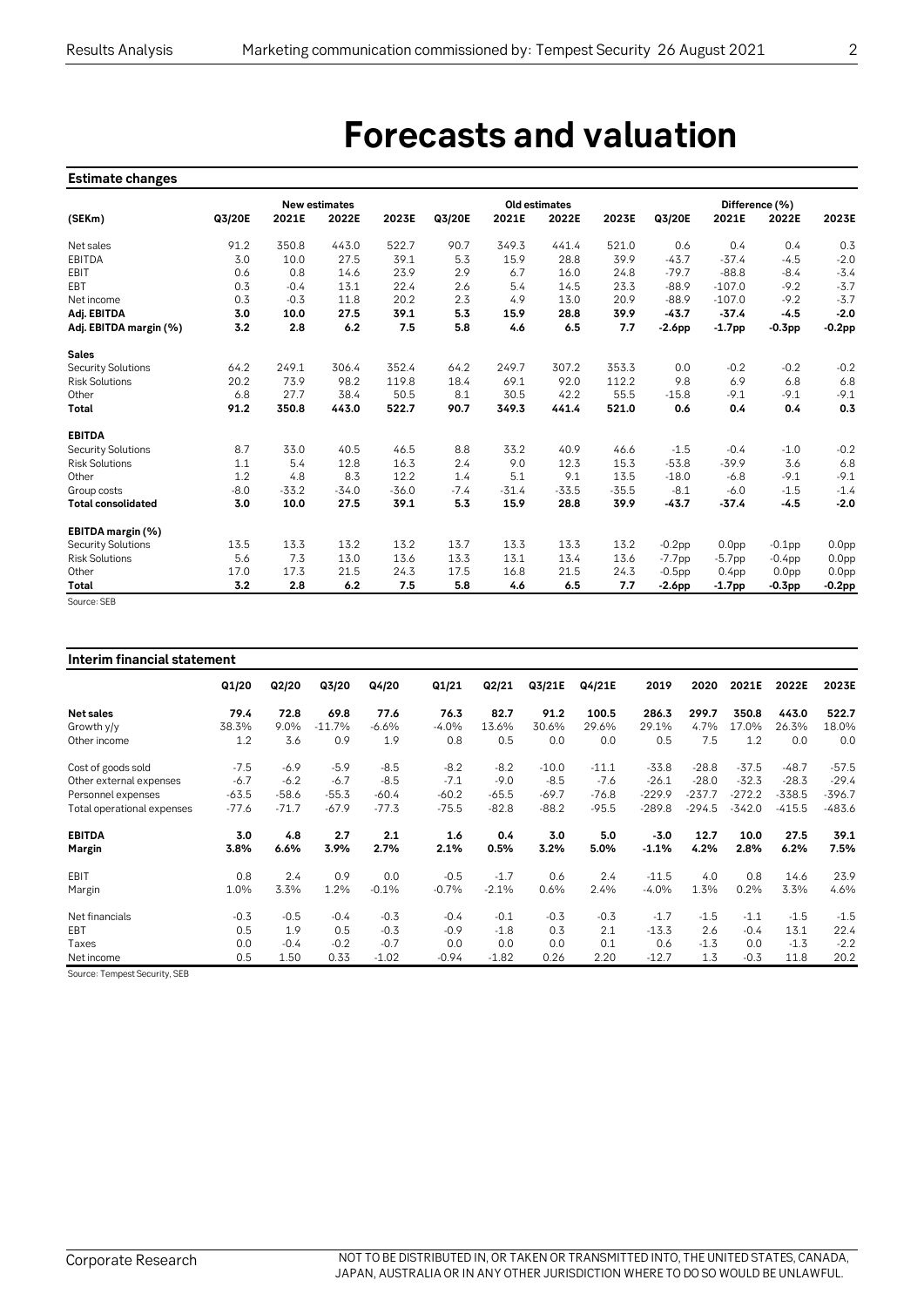| <b>Estimates by segment</b> |         |          |          |          |         |        |        |        |         |          |       |         |         |
|-----------------------------|---------|----------|----------|----------|---------|--------|--------|--------|---------|----------|-------|---------|---------|
|                             | Q1/20   | Q2/20    | Q3/20    | Q4/20    | Q1/21   | Q2/21  | Q3/21E | Q4/21E | 2019    | 2020E    | 2021E | 2022E   | 2022E   |
| <b>Sales</b>                |         |          |          |          |         |        |        |        |         |          |       |         |         |
| Security Solutions          | 62.1    | 58.2     | 57.3     | 59.9     | 56.1    | 59.3   | 64.2   | 69.5   | 210.5   | 237.5    | 249.1 | 306.4   | 352.4   |
| <b>Risk Solutions</b>       | 11.9    | 9.4      | 7.2      | 10.4     | 14.1    | 17.7   | 20.2   | 21.9   | 56.4    | 39.0     | 73.9  | 98.2    | 119.8   |
| Other                       | 5.4     | 5.3      | 5.3      | 7.3      | 6.1     | 5.7    | 6.8    | 9.1    | 19.5    | 23.2     | 27.7  | 38.4    | 50.5    |
| <b>Group sales</b>          | 79.4    | 72.8     | 69.8     | 77.6     | 76.3    | 82.7   | 91.2   | 100.5  | 286.3   | 299.7    | 350.8 | 443.0   | 522.7   |
| Sales growth                |         |          |          |          |         |        |        |        |         |          |       |         |         |
| <b>Security Solutions</b>   | 52.8%   | 22.7%    | $-3.5%$  | $-5.0%$  | $-9.6%$ | 2.0%   | 12.0%  | 16.0%  | 38.0%   | 12.8%    | 4.9%  | 23.0%   | 15.0%   |
| <b>Risk Solutions</b>       | $-1.0%$ | $-36.9%$ | $-53.0%$ | $-25.7%$ | 17.7%   | 88.6%  | 179.3% | 110.8% | 12.2%   | $-30.8%$ | 89.6% | 32.9%   | 22.0%   |
| Other                       | 14.2%   | 17.5%    | 21.3%    | 23.0%    | 12.5%   | 8.3%   | 29.6%  | 25.0%  | 1.7%    | 19.2%    | 19.3% | 38.5%   | 31.5%   |
| Group sales growth          | 38.3%   | 9.0%     | $-11.7%$ | $-6.6%$  | $-4.0%$ | 13.6%  | 30.6%  | 29.6%  | 29.1%   | 4.7%     | 17.0% | 26.3%   | 18.0%   |
| <b>EBITDA</b>               |         |          |          |          |         |        |        |        |         |          |       |         |         |
| <b>Security Solutions</b>   | 7.7     | 8.8      | 8.2      | 8.5      | 7.3     | 8.0    | 8.7    | 9.1    | 21.2    | 33.1     | 33.0  | 40.5    | 46.5    |
| <b>Risk Solutions</b>       | 0.7     | 2.9      | 0.2      | 1.7      | 1.7     | 0.2    | 1.1    | 2.4    | 1.4     | 5.4      | 5.4   | 12.8    | 16.3    |
| Other                       | 0.8     | 0.9      | 0.8      | 1.1      | 0.9     | 1.2    | 1.2    | 1.5    | 0.2     | 3.7      | 4.8   | 8.3     | 12.2    |
| Group costs                 | $-6.1$  | $-7.8$   | $-6.4$   | $-9.2$   | $-8.4$  | $-8.9$ | $-8.0$ | $-8.0$ | $-25.8$ | $-29.5$  | -33.2 | $-34.0$ | $-36.0$ |
| <b>Group EBITDA</b>         | 3.0     | 4.8      | 2.7      | 2.1      | 1.6     | 0.4    | 3.0    | 5.0    | $-3.0$  | 12.7     | 10.0  | 27.5    | 39.1    |
| <b>EBITDA</b> margin        |         |          |          |          |         |        |        |        |         |          |       |         |         |
| Security Solutions          | 12.4%   | 15.1%    | 14.2%    | 14.2%    | 13.0%   | 13.4%  | 13.5%  | 13.1%  | 10.1%   | 13.9%    | 13.3% | 13.2%   | 13.2%   |
| <b>Risk Solutions</b>       | 5.6%    | 30.6%    | 2.1%     | 16.2%    | 12.2%   | 0.9%   | 5.6%   | 11.0%  | 2.5%    | 13.8%    | 7.3%  | 13.0%   | 13.6%   |
| Other                       | 14.6%   | 16.7%    | 15.8%    | 15.8%    | 15.5%   | 20.5%  | 17.0%  | 16.6%  | 1.3%    | 15.7%    | 17.3% | 21.5%   | 24.3%   |
| <b>Group EBITDA margin</b>  | 3.8%    | 6.6%     | 3.9%     | 2.7%     | 2.1%    | 0.5%   | 3.2%   | 5.0%   | $-1.1%$ | 4.2%     | 2.8%  | 6.2%    | 7.5%    |

Source: Tempest Security, SEB



Source: Tempest Security, SEB Source: Tempest Security, SEB



#### **Mid-point DCF value of SEK 47 per share**

|                          | Weighted average cost of capital (%) |      |
|--------------------------|--------------------------------------|------|
| 251                      | Risk free interest rate              | 2.5  |
| 169                      | Risk premium                         | 5.0  |
| 420                      | Cost of equity                       | 7.5  |
| (39)                     | After tax cost of debt               | 2.0  |
| $\overline{\phantom{0}}$ |                                      |      |
|                          | <b>WACC</b>                          | 7.5  |
| ٠                        |                                      |      |
|                          | <b>Assumptions</b>                   |      |
| 459                      | Number of forecast years             | 20   |
| 47                       | EBIT margin - steady state (%)       | 4.8  |
| 36.90                    | EBIT multiple - steady state (x)     | 10.7 |
| 27                       | Continuing value (% of NPV)          | 40.2 |
|                          |                                      |      |

Source: SEB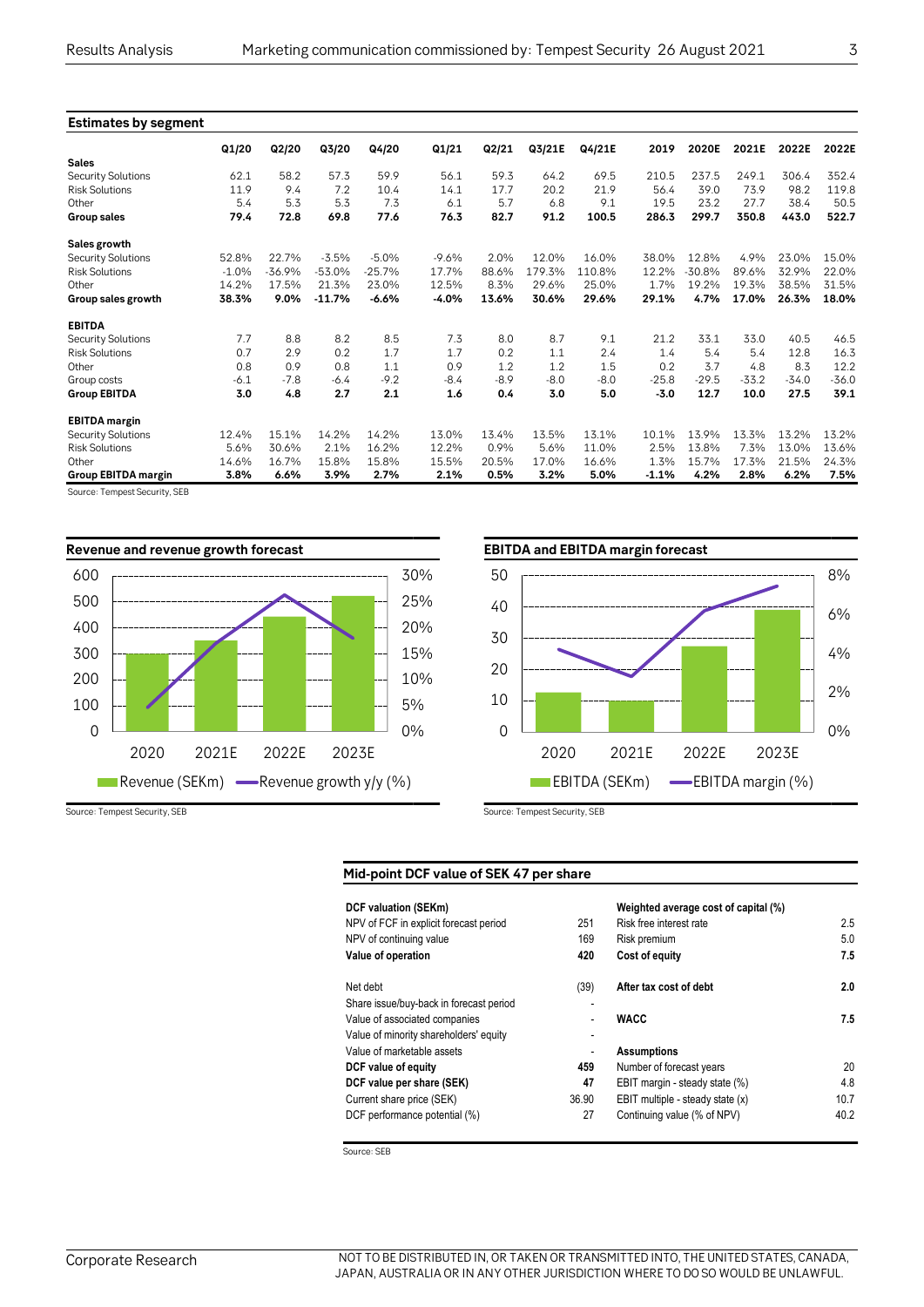| <b>DCF</b> sensitivity |     |     |     |                    |     |     | <b>DCF</b> sensitivity |       |
|------------------------|-----|-----|-----|--------------------|-----|-----|------------------------|-------|
|                        |     |     |     | Cost of equity (%) |     |     |                        |       |
|                        |     | 6.5 | 7.0 | 7.5                | 8.0 | 8.5 |                        |       |
|                        | 80  | 74  | 68  | 62                 | 57  | 53  |                        | $-20$ |
| <b>Equity capital</b>  | 90  | 64  | 59  | 54                 | 49  | 46  | Rel. change in         | $-10$ |
| weight (%)             | 100 | 56  | 51  | 47                 | 43  | 40  | sales growth -         | 0     |
|                        | 100 | 56  | 51  | 47                 | 43  | 40  | all years              | $+10$ |
|                        | 100 | 56  | 51  | 47                 | 43  | 40  |                        | $+20$ |
|                        |     |     |     |                    |     |     |                        |       |

Source: SEB Source: SEB Source: SEB Source: SEB Source: SEB Source: SEB Source: SEB

|                |        | Relative change in EBITDA margin - all years |        |    |        |        |  |  |  |  |
|----------------|--------|----------------------------------------------|--------|----|--------|--------|--|--|--|--|
|                |        | $-20%$                                       | $-10%$ | n  | $+10%$ | $+20%$ |  |  |  |  |
|                | $-20%$ | 28                                           | 35     | 41 | 48     | 55     |  |  |  |  |
| Rel. change in | $-10%$ | 30                                           | 37     | 44 | 51     | 58     |  |  |  |  |
| sales growth - | 0      | 32                                           | 39     | 47 | 55     | 62     |  |  |  |  |
| all years      | $+10%$ | 34                                           | 42     | 50 | 58     | 67     |  |  |  |  |
|                | $+20%$ | 36                                           | 45     | 53 | 62     | 71     |  |  |  |  |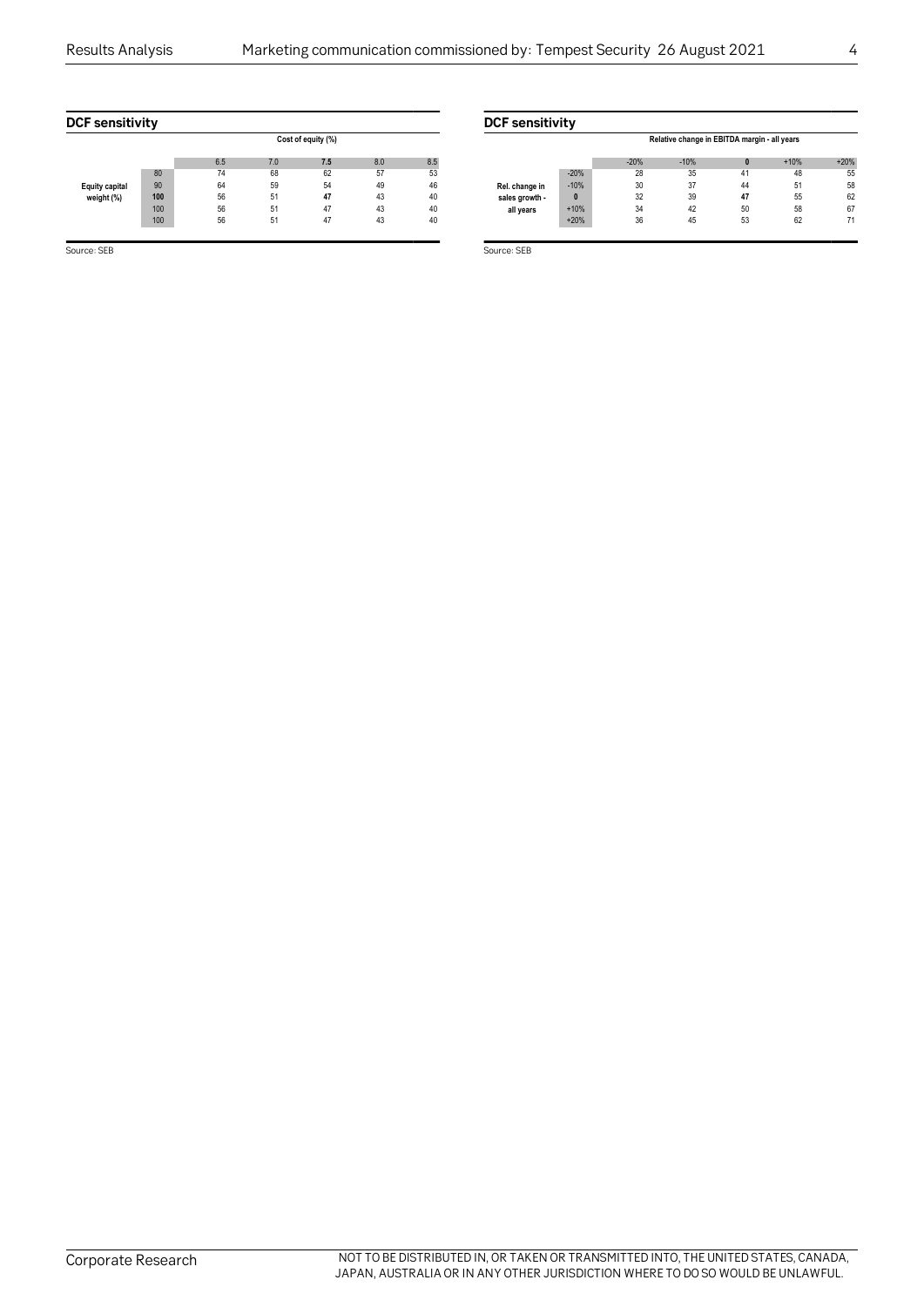# **Overview**

| <b>Investment considerations</b> | In our view, Tempest Security is equipped to continue to show above-industry<br>revenue growth rates throughout our forecast period, driven by market share gains<br>and increased penetration of more advanced security services. We also expect that<br>the recent turnaround in profitability could be sustained, due to further operational<br>leverage and an enhanced revenue mix. We expect the group to turn profitable for<br>the full year 2020 and then gradually move towards the long-term EBITDA margin<br>target of 10%.                                                                                                                                                                                     |
|----------------------------------|-----------------------------------------------------------------------------------------------------------------------------------------------------------------------------------------------------------------------------------------------------------------------------------------------------------------------------------------------------------------------------------------------------------------------------------------------------------------------------------------------------------------------------------------------------------------------------------------------------------------------------------------------------------------------------------------------------------------------------|
|                                  |                                                                                                                                                                                                                                                                                                                                                                                                                                                                                                                                                                                                                                                                                                                             |
| <b>Company profile</b>           | Tempest Security is a fast-growing Swedish security company founded ten years ago<br>by the current CEO Andrew Spry together with Thomas Löfving and Thomas Cavas.<br>During this period, Tempest has transformed from conducting guarding operations<br>mainly in the Stockholm region to offering a broad set of different security services.<br>In the past five years, the company has increased its revenues from SEK 55m in 2014<br>to SEK 287M in 2019, implying revenue CAGR of close to 40%. Traditional security<br>services remain the main exposure (73%), while higher value-add services such as<br>risk solutions and surveillance are expected to gradually increase its part of the<br>future revenue mix. |
|                                  |                                                                                                                                                                                                                                                                                                                                                                                                                                                                                                                                                                                                                                                                                                                             |
| <b>Valuation approach</b>        | Our fair share price range is based on a mid-point DCF value +/-10% relative change<br>to our EBITDA assumptions being the upper- and lower end of the range.                                                                                                                                                                                                                                                                                                                                                                                                                                                                                                                                                               |
|                                  |                                                                                                                                                                                                                                                                                                                                                                                                                                                                                                                                                                                                                                                                                                                             |
| <b>Investment risks</b>          | The security industry is people-intensive and Tempest Security, in line with its peers,<br>is highly dependent on the ability to maintain and attract new employees. This is<br>particularly crucial in order to deliver on its ambitious growth agenda. Furthermore,<br>the company has yet to prove that the recent turnaround in profitability is<br>sustainable and our forecasts of further margin improvements is partly based on<br>success and high growth rates within its new and more advanced security services.                                                                                                                                                                                                |



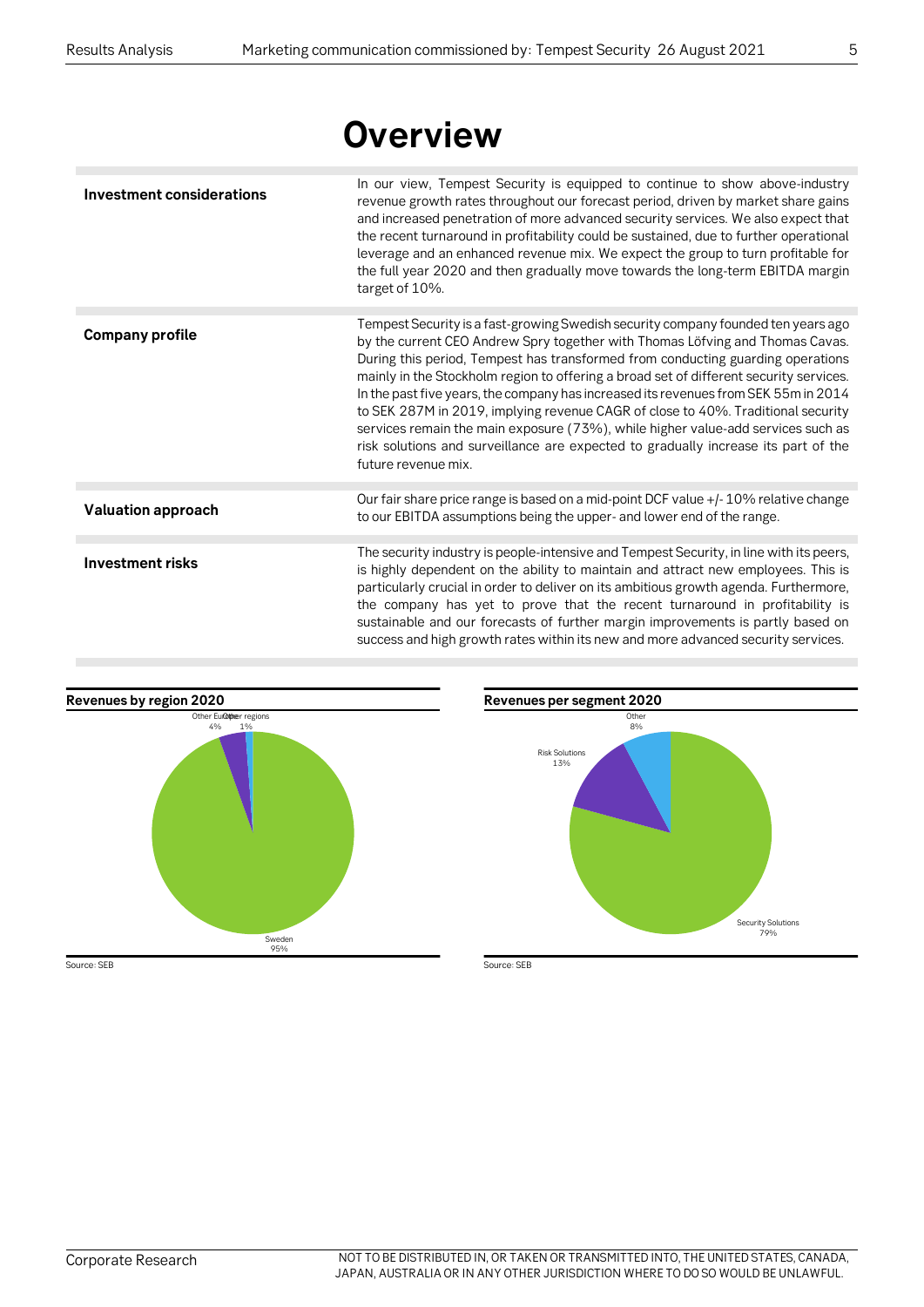



Source: SEB Source: SEB Source: SEB Source: SEB Source: SEB Source: SEB Source: SEB







Source: SEB Source: SEB Source: SEB Source: SEB Source: SEB Source: SEB Source: SEB Source: SEB









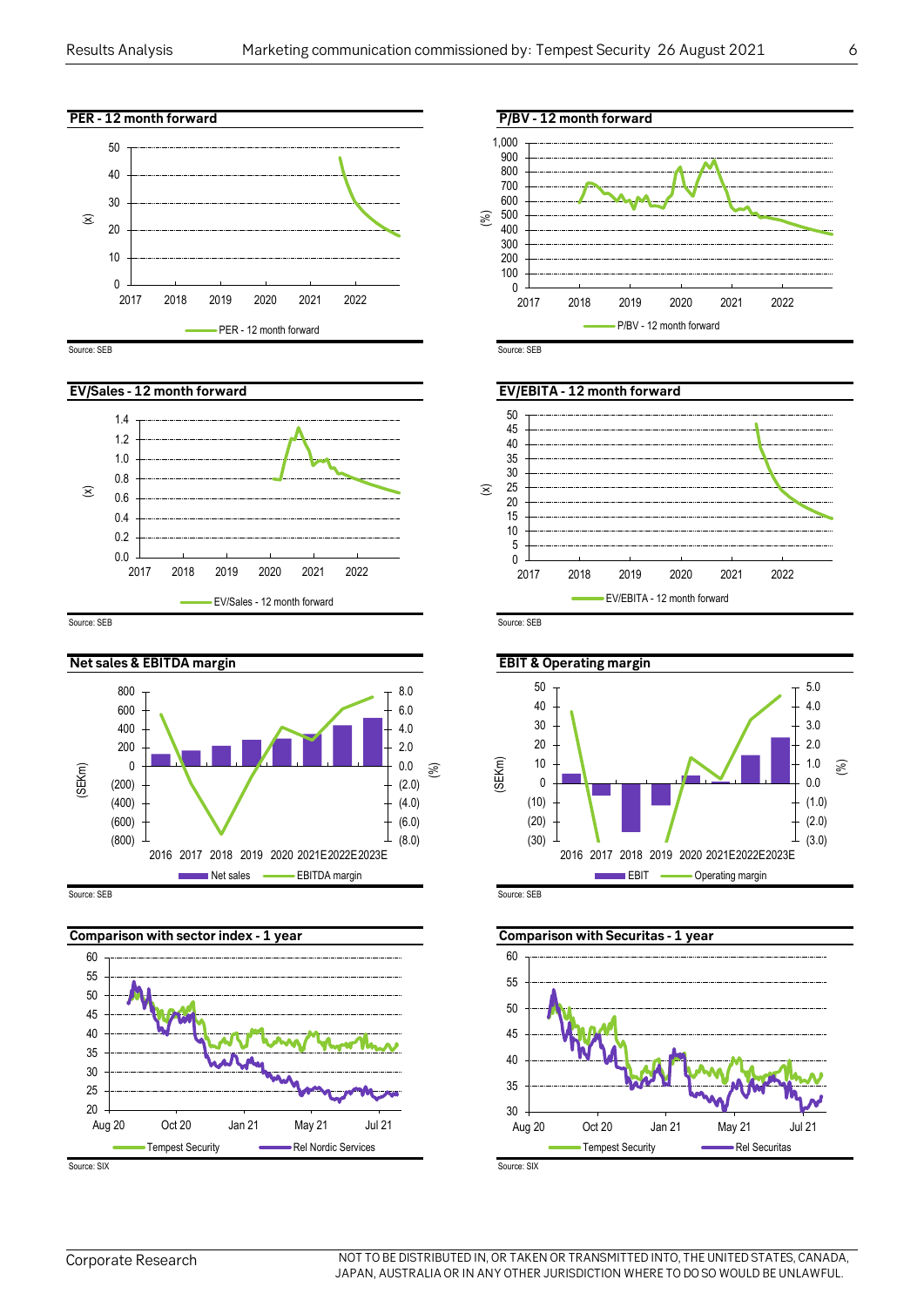| Profit & loss statement - Tempest Security                                                                                                                                                                                                                          |                                                                                                                             |                                                                                                            |                                                                            |                                                                                                        |                                                                                                                                           |                                                                                                                  |                                                                                                                                 |                                                                                                                         |
|---------------------------------------------------------------------------------------------------------------------------------------------------------------------------------------------------------------------------------------------------------------------|-----------------------------------------------------------------------------------------------------------------------------|------------------------------------------------------------------------------------------------------------|----------------------------------------------------------------------------|--------------------------------------------------------------------------------------------------------|-------------------------------------------------------------------------------------------------------------------------------------------|------------------------------------------------------------------------------------------------------------------|---------------------------------------------------------------------------------------------------------------------------------|-------------------------------------------------------------------------------------------------------------------------|
| (SEKm)                                                                                                                                                                                                                                                              | 2016                                                                                                                        | 2017                                                                                                       | 2018                                                                       | 2019                                                                                                   | 2020                                                                                                                                      | 2021E                                                                                                            | 2022E                                                                                                                           | 2023E                                                                                                                   |
| Net Sales                                                                                                                                                                                                                                                           | 134                                                                                                                         | 171                                                                                                        | 222                                                                        | 286                                                                                                    | 300                                                                                                                                       | 351                                                                                                              | 443                                                                                                                             | 523                                                                                                                     |
| Other revenues                                                                                                                                                                                                                                                      | $\mathbf 0$                                                                                                                 | $\mathbf 0$                                                                                                | $\mathbf 0$                                                                | 0                                                                                                      | $\overline{7}$                                                                                                                            | $\mathbf{1}$                                                                                                     | $\Omega$                                                                                                                        | $\Omega$                                                                                                                |
| <b>Total revenues</b>                                                                                                                                                                                                                                               | 135                                                                                                                         | 172                                                                                                        | 222                                                                        | 287                                                                                                    | 307                                                                                                                                       | 352                                                                                                              | 443                                                                                                                             | 523                                                                                                                     |
| Total expenses                                                                                                                                                                                                                                                      | (127)                                                                                                                       | (175)                                                                                                      | (238)                                                                      | (290)                                                                                                  | (295)                                                                                                                                     | (342)                                                                                                            | (416)                                                                                                                           | (484)                                                                                                                   |
| Profit before depreciation                                                                                                                                                                                                                                          | 8                                                                                                                           | (3)                                                                                                        | (16)                                                                       | (3)                                                                                                    | 13                                                                                                                                        | 10                                                                                                               | 27                                                                                                                              | 39                                                                                                                      |
| Depreciation - Fixed assets                                                                                                                                                                                                                                         | (2)                                                                                                                         | (1)                                                                                                        | (1)                                                                        | (2)                                                                                                    | (2)                                                                                                                                       | (3)                                                                                                              | (6)                                                                                                                             | (9)                                                                                                                     |
| Depreciation - Other assets                                                                                                                                                                                                                                         | $\mathbf 0$                                                                                                                 | $\circ$                                                                                                    | $\mathbf 0$                                                                | 0                                                                                                      | $\mathsf{O}\xspace$                                                                                                                       | $\circ$                                                                                                          | $\mathbf 0$                                                                                                                     | $\mathbf 0$                                                                                                             |
| Depreciation of right-of-use assets                                                                                                                                                                                                                                 | $\mathbf 0$                                                                                                                 | $\circ$                                                                                                    | $\mathbf 0$                                                                | (7)                                                                                                    | (7)                                                                                                                                       | (7)                                                                                                              | (7)                                                                                                                             | (7)                                                                                                                     |
| Amortisation - Goodwill                                                                                                                                                                                                                                             | (0)                                                                                                                         | (1)                                                                                                        | (7)                                                                        | $\mathbf 0$                                                                                            | $\mathsf{O}\xspace$                                                                                                                       | $\mathbf 0$                                                                                                      | $\mathbf 0$                                                                                                                     | $\mathbf 0$                                                                                                             |
| Amortisation - Other intangibles                                                                                                                                                                                                                                    | (0)                                                                                                                         | (1)                                                                                                        | (1)                                                                        | $\mathbf 0$                                                                                            | $\mathsf{O}\xspace$                                                                                                                       | $\mathbf 0$                                                                                                      | $\mathbf 0$                                                                                                                     | $\mathbf 0$                                                                                                             |
| <b>Operating profit</b>                                                                                                                                                                                                                                             | 5                                                                                                                           | (6)                                                                                                        | (25)                                                                       | (12)                                                                                                   | 4                                                                                                                                         | $\mathbf{1}$                                                                                                     | 15                                                                                                                              | 24                                                                                                                      |
| Net interest expenses                                                                                                                                                                                                                                               | (0)                                                                                                                         | (0)                                                                                                        | (1)                                                                        | (2)                                                                                                    | $\mathbf 0$                                                                                                                               | $\mathbf 0$                                                                                                      | $\mathbf 0$                                                                                                                     | 0                                                                                                                       |
| Foreign exchange items                                                                                                                                                                                                                                              | $\mathbf 0$                                                                                                                 | $\mathbf 0$                                                                                                | $\mathbf 0$                                                                | 0                                                                                                      | $\mathbf 0$                                                                                                                               | $\mathbf 0$                                                                                                      | $\mathbf 0$                                                                                                                     | $\mathbf 0$                                                                                                             |
| Other financial items                                                                                                                                                                                                                                               | $\Omega$                                                                                                                    | $\Omega$                                                                                                   | $\mathbf 0$                                                                | $\Omega$                                                                                               | (1)                                                                                                                                       | (1)                                                                                                              | (2)                                                                                                                             | (2)                                                                                                                     |
| Value changes - Fixed assets                                                                                                                                                                                                                                        | $\mathbf 0$                                                                                                                 | $\circ$                                                                                                    | 0                                                                          | $\mathbf 0$                                                                                            | $\mathbf 0$                                                                                                                               | $\mathbf 0$                                                                                                      | $\mathbf 0$                                                                                                                     | $\mathbf 0$                                                                                                             |
| Value changes - Financial assets                                                                                                                                                                                                                                    | $\mathbf 0$                                                                                                                 | $\circ$                                                                                                    | 0                                                                          | $\Omega$                                                                                               | $\mathbf 0$                                                                                                                               | $\circ$                                                                                                          | $\Omega$                                                                                                                        | $\mathbf 0$                                                                                                             |
| Value changes - Other assets                                                                                                                                                                                                                                        | $\mathsf{O}\xspace$                                                                                                         | $\mathsf{O}\xspace$                                                                                        | $\mathbf 0$                                                                | 0                                                                                                      | $\mathsf{O}\xspace$                                                                                                                       | $\mathsf{O}\xspace$                                                                                              | $\mathbf 0$                                                                                                                     | $\mathbf 0$                                                                                                             |
| Reported pre-tax profit                                                                                                                                                                                                                                             | 5                                                                                                                           | (6)                                                                                                        | (26)                                                                       | (13)                                                                                                   | 3                                                                                                                                         | (0)                                                                                                              | 13                                                                                                                              | 22                                                                                                                      |
| Minority interests                                                                                                                                                                                                                                                  | $\mathsf{O}\xspace$                                                                                                         | $\mathbf 0$                                                                                                | $\mathbf 0$                                                                | 0                                                                                                      | $\mathsf{O}\xspace$                                                                                                                       | $\mathsf{O}\xspace$                                                                                              | $\mathbf 0$                                                                                                                     | $\mathbf 0$                                                                                                             |
| Total taxes                                                                                                                                                                                                                                                         | (1)                                                                                                                         | $\mathbf{1}$                                                                                               | $\mathbf 0$                                                                | $\mathbf{1}$                                                                                           | (1)                                                                                                                                       | $\mathsf{O}\xspace$                                                                                              | (1)                                                                                                                             | (2)                                                                                                                     |
| Reported profit after tax                                                                                                                                                                                                                                           | 4                                                                                                                           | (5)                                                                                                        | (26)                                                                       | (13)                                                                                                   | $\mathbf{1}$                                                                                                                              | (0)                                                                                                              | 12                                                                                                                              | 20                                                                                                                      |
| Discontinued operations                                                                                                                                                                                                                                             | $\Omega$                                                                                                                    | $\mathbf 0$                                                                                                | $\Omega$                                                                   | $\mathbf 0$                                                                                            | $\mathbf 0$                                                                                                                               | $\Omega$                                                                                                         | $\mathbf 0$                                                                                                                     | $\mathbf 0$                                                                                                             |
| Extraordinary items                                                                                                                                                                                                                                                 | $\mathsf{O}\xspace$                                                                                                         | $\mathsf{O}\xspace$                                                                                        | $\mathbf 0$                                                                | 0                                                                                                      | $\mathsf{O}\xspace$                                                                                                                       | $\mathsf{O}\xspace$                                                                                              | $\mathbf 0$                                                                                                                     | $\mathbf 0$                                                                                                             |
| <b>Net Profit</b>                                                                                                                                                                                                                                                   | 4                                                                                                                           | (5)                                                                                                        | (26)                                                                       | (13)                                                                                                   | $\mathbf{1}$                                                                                                                              | (0)                                                                                                              | 12                                                                                                                              | 20                                                                                                                      |
| Adjustments:<br>Discontinued operations<br>Interest on convertible debt<br>Minority interests (IFRS)<br>Value changes<br>Goodwill/intangibles amortisations<br>Restructuring charges<br>Other adjustments<br>Tax effect of adjustments<br>Adjusted profit after tax | $\mathbf 0$<br>$\mathsf{O}\xspace$<br>$\mathbf 0$<br>$\Omega$<br>$\mathbf 0$<br>$\mathbf 0$<br>$\mathbf 0$<br>$\Omega$<br>4 | $\mathbf 0$<br>$\mathbf 0$<br>$\circ$<br>$\Omega$<br>2<br>$\mathbf 0$<br>$\mathbf 0$<br>$\mathbf 0$<br>(4) | $\mathbf 0$<br>0<br>0<br>0<br>8<br>$\mathbf 0$<br>0<br>$\mathbf 0$<br>(18) | $\mathbf 0$<br>0<br>$\mathbf 0$<br>$\Omega$<br>$\Omega$<br>$\Omega$<br>$\mathbf 0$<br>$\Omega$<br>(13) | $\mathbf 0$<br>$\mathsf{O}\xspace$<br>$\mathbf 0$<br>$\mathbf 0$<br>$\mathbf 0$<br>$\mathbf 0$<br>$\mathsf{O}\xspace$<br>$\mathbf 0$<br>1 | $\mathbf 0$<br>$\mathbf 0$<br>$\mathbf 0$<br>$\Omega$<br>$\circ$<br>$\mathbf 0$<br>$\mathbf 0$<br>$\circ$<br>(0) | $\mathbf 0$<br>$\mathsf{O}\xspace$<br>$\mathbf 0$<br>$\Omega$<br>$\mathbf 0$<br>$\mathbf 0$<br>$\mathbf 0$<br>$\mathbf 0$<br>12 | $\mathbf 0$<br>$\mathbf 0$<br>$\mathbf 0$<br>$\Omega$<br>$\mathbf 0$<br>$\mathbf 0$<br>$\mathbf 0$<br>$\mathbf 0$<br>20 |
| Margins, tax & returns<br>Operating margin<br>Pre-tax margin<br>Tax rate<br><b>ROE</b><br><b>ROCE</b>                                                                                                                                                               | 3.7<br>3.7<br>25.1<br>64.0<br>86.4                                                                                          | (3.7)<br>(3.7)<br>14.4<br>(27.4)<br>(32.0)                                                                 | (11.4)<br>(11.7)<br>1.1<br>(90.4)<br>(79.7)                                | (4.0)<br>(4.6)<br>4.4<br>(45.6)<br>0.0                                                                 | 1.3<br>0.9<br>50.6<br>4.0<br>0.0                                                                                                          | 0.2<br>(0.1)<br>10.0<br>(0.7)<br>0.9                                                                             | 3.3<br>3.0<br>10.0<br>16.5<br>14.1                                                                                              | 4.6<br>4.3<br>10.0<br>23.1<br>19.9                                                                                      |
| Growth rates y-o-y (%)<br>Total revenues<br>Operating profit<br>Pre-tax profit<br>EPS (adjusted)                                                                                                                                                                    | n.a.<br>133.2<br>138.2<br>0.0                                                                                               | 27.4<br>n.m.<br>n.m.<br>0.0                                                                                | 29.5<br>n.m.<br>n.m.<br>0.0                                                | 29.1<br>n.m.<br>n.m.<br>0.0                                                                            | 7.1<br>n.m.<br>n.m.<br>0.0                                                                                                                | 14.6<br>(81.3)<br>n.m.<br>0.0                                                                                    | 25.9<br>1,841.5<br>n.m.<br>0.0                                                                                                  | 18.0<br>63.3<br>70.5<br>70.5                                                                                            |

| <b>Cash flow</b>                                                                                          |                                      |                                          |                           |                                          |                                      |                                                   |                              |                                        |
|-----------------------------------------------------------------------------------------------------------|--------------------------------------|------------------------------------------|---------------------------|------------------------------------------|--------------------------------------|---------------------------------------------------|------------------------------|----------------------------------------|
| (SEKm)                                                                                                    | 2016                                 | 2017                                     | 2018                      | 2019                                     | 2020                                 | 2021E                                             | 2022E                        | 2023E                                  |
| Net profit                                                                                                | 4                                    | (5)                                      | (26)                      | (13)                                     | $\mathbf{1}$                         | (0)                                               | 12                           | 20                                     |
| Non-cash adjustments                                                                                      | $\overline{2}$                       | 2                                        | 7                         | 8                                        | 6                                    | 3                                                 | 6                            | 9                                      |
| Cash flow before work cap                                                                                 | 6                                    | (4)                                      | (19)                      | (5)                                      | 8                                    | $\overline{2}$                                    | 18                           | 29                                     |
| Ch. in working capital / Other                                                                            | $\overline{c}$                       | 10                                       | 6                         | 3                                        | $\overline{7}$                       | (11)                                              | (7)                          | $^{(6)}_{\bf 22}$                      |
| Operating cash flow                                                                                       | $\overline{7}$                       | $\overline{7}$                           | (13)                      | (2)                                      | 15                                   | (9)                                               | 11                           |                                        |
| Capital expenditures                                                                                      | (2)                                  | (1)                                      | (3)                       | (6)                                      | (2)                                  | (2)                                               | (9)                          | (12)                                   |
| Asset disposals                                                                                           | $\mathbf 0$                          | $\mathbf 0$                              | $\mathbf 0$               | $\mathbf 0$                              | $\mathbf 0$                          | 0                                                 | 0                            | $\mathbf 0$                            |
| L/T financial investments                                                                                 | $\mathbf 0$                          | $\mathbf 0$                              | 0                         | $\mathbf 0$                              | $\mathbf 0$                          | $\Omega$                                          | $\mathbf 0$                  | $\mathbf 0$                            |
| Acquisitions / adjustments                                                                                | $\mathsf{O}\xspace$                  | (3)                                      | (27)                      | $\mathbf 0$                              | (2)                                  | (13)                                              | 0                            | $\mathbf 0$                            |
| Free cash flow                                                                                            | 5                                    | $\overline{2}$                           | (43)                      | (8)                                      | 10                                   | (24)                                              | $\mathbf{1}$                 | 10                                     |
| Net loan proceeds                                                                                         | $\mathsf{O}\xspace$                  | (2)                                      | 7                         | (13)                                     | (6)                                  | 0                                                 | $\mathsf 0$                  | $\mathbf 0$                            |
| Dividend paid                                                                                             | $\mathsf{O}\xspace$                  | (6)                                      | $\Omega$                  | $\Omega$                                 | $\mathbf 0$                          | 0                                                 | $\mathsf 0$                  | $\mathbf 0$                            |
| Share issue                                                                                               | $\mathbf 0$                          | 36                                       | 18                        | 16                                       | $\mathsf{O}\xspace$                  | 34                                                | $\mathsf{O}\xspace$          | $\mathbf 0$                            |
| Other                                                                                                     | (0)                                  | $\mathsf{O}$                             | $\Omega$                  | $\mathbf 0$                              | (0)                                  | (0)                                               | $\mathsf{O}\xspace$          | $\mathbf 0$                            |
| Net change in cash                                                                                        | 6                                    | 30                                       | (18)                      | (5)                                      | 4                                    | 10                                                | 1                            | 10                                     |
| Adjustments<br>C/flow bef chng in work cap<br>Adjustments<br>Int on conv debt net of tax<br>Cash earnings | 6<br>$\mathbb O$<br>$\mathbf 0$<br>6 | (4)<br>$\mathbf 0$<br>$\mathbf 0$<br>(4) | (19)<br>0<br>0<br>(19)    | (5)<br>$\mathbf 0$<br>$\mathbf 0$<br>(5) | 8<br>$\mathbb O$<br>$\mathbf 0$<br>8 | $\overline{2}$<br>0<br>$\Omega$<br>$\overline{2}$ | 18<br>$\mathbf 0$<br>0<br>18 | 29<br>$\mathbf 0$<br>$\mathbf 0$<br>29 |
| Per share information<br>Cash earnings<br>Operating cash flow<br>Free cash flow                           | 1.09<br>1.41<br>0.98                 | (0.56)<br>1.05<br>0.31                   | (2.5)<br>(1.73)<br>(5.66) | (0.54)<br>(0.23)<br>(0.94)               | 0.84<br>1.65<br>1.17                 | 0.24<br>(0.96)<br>(2.49)                          | 1.85<br>1.1<br>0.13          | 2.94<br>2.29<br>1.02                   |
| Investment cover<br>Capex/sales (%)<br>Capex/depreciation (%)                                             | 0.2<br>15                            | 0.3<br>43                                | 0.9<br>137                | 1.9<br>287                               | 0.6<br>93                            | 0.3<br>37                                         | 1.8<br>125                   | 2.0<br>123                             |

Source for all data on this page: SEB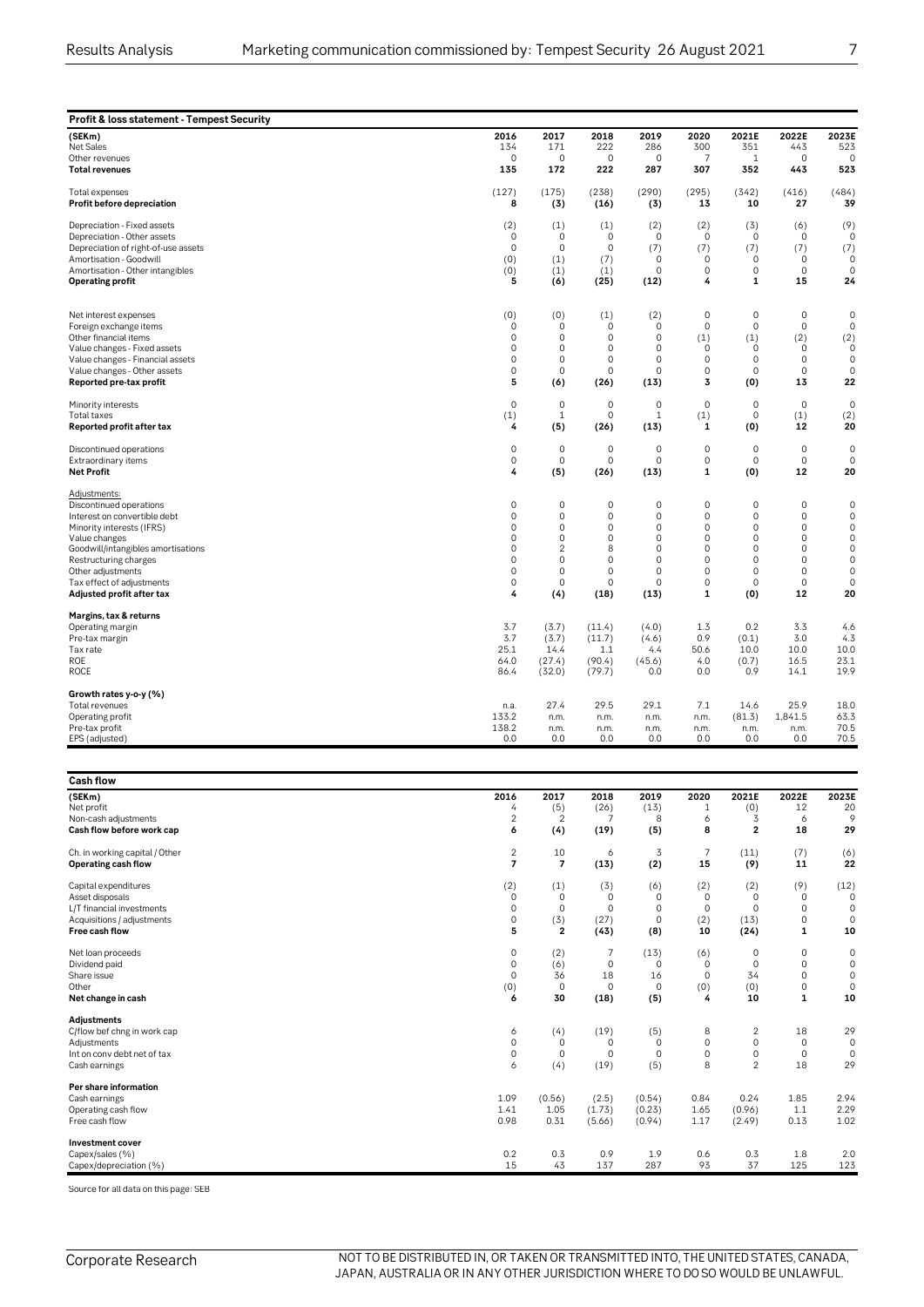|   | v |    |  |
|---|---|----|--|
|   |   |    |  |
| I |   |    |  |
|   |   |    |  |
|   |   | ۰. |  |

| <b>Balance sheet - Tempest Security</b>        |                            |                        |                                    |                    |                               |                            |                                    |                               |
|------------------------------------------------|----------------------------|------------------------|------------------------------------|--------------------|-------------------------------|----------------------------|------------------------------------|-------------------------------|
| (SEKm)                                         | 2016                       | 2017                   | 2018                               | 2019               | 2020                          | 2021E                      | 2022E                              | 2023E                         |
| Cash and liquid assets                         | 17<br>21                   | 47<br>27               | 29<br>27                           | 25<br>39           | 29<br>31                      | 39                         | 40<br>45                           | 50<br>53                      |
| Debtors<br>Inventories                         | 1                          | $\mathbf 0$            | $\mathbf 0$                        | $\mathbf 0$        | $\mathbf 0$                   | 36<br>$\mathbf 0$          | $\mathbf 0$                        | $\mathbf 0$                   |
| Other                                          | 5                          | 6                      | 13                                 | 10                 | 13                            | 13                         | 13                                 | 13                            |
| <b>Current assets</b>                          | 44                         | 80                     | 70                                 | 74                 | 72                            | 88                         | 98                                 | 117                           |
| Interest bearing fixed assets                  | $\mathsf{O}\xspace$        | $\mathsf{O}\xspace$    | $\mathbf 0$                        | $\mathbf 0$        | $\mathsf{O}\xspace$           | $\mathsf{O}\xspace$        | $\mathbf 0$                        | $\mathbf 0$                   |
| Other financial assets                         | $\mathbf 0$                | $\overline{c}$         | 3                                  | 3                  | 6                             | 6                          | 6                                  | 6                             |
| Capitalized development cost<br>Goodwill       | $\mathbf 0$<br>2           | $\mathbf 0$<br>11      | $\mathsf{O}\xspace$<br>22          | $\mathbf 0$<br>24  | $\mathsf{O}\xspace$<br>24     | $1\,$<br>31                | 3<br>31                            | 5<br>31                       |
| Other intangibles                              | $\mathbf{1}$               | $\overline{4}$         | 8                                  | 10                 | 10                            | 17                         | 17                                 | 17                            |
| Right-of-use lease assets                      | $\mathbf 0$                | $\mathbf 0$            | $\mathbf 0$                        | 25                 | 26                            | 26                         | 26                                 | 26                            |
| Fixed tangible assets                          | 5                          | 4                      | 6                                  | 12                 | 7                             | 5                          | 7                                  | 9                             |
| Other fixed assets                             | $\mathbf 0$                | $\circ$                | $\mathsf{O}\xspace$                | $\mathbf 0$        | $\mathsf{O}\xspace$           | $\mathsf{O}\xspace$        | $\mathbf 0$                        | $\mathbf 0$                   |
| <b>Fixed assets</b>                            | 8                          | 20                     | 39                                 | 74                 | 73                            | 85                         | 88                                 | 92                            |
| <b>Total assets</b>                            | 51                         | 100                    | 109                                | 148                | 145                           | 173                        | 187                                | 209                           |
| Creditors                                      | 3                          | 6                      | 11                                 | 8                  | $\overline{7}$                | 8                          | 10                                 | 12                            |
| Other trade financing<br>S/T lease liabilities | $\mathbf 0$<br>$\mathbf 0$ | $\circ$<br>$\mathbf 0$ | $\mathbf 0$<br>$\mathbf 0$         | $\mathbf 0$<br>6   | $\mathbf 0$<br>$\overline{7}$ | $\circ$<br>$\overline{7}$  | $\mathbf 0$<br>$\overline{7}$      | $\mathbf 0$<br>$\overline{7}$ |
| S/T interest bearing debt                      | $\Omega$                   | $\mathbf 0$            | $\mathbf{1}$                       | $\mathbf{0}$       | $\mathbf 0$                   | $\mathbf{0}$               | $\circ$                            | $\mathbf{0}$                  |
| Other                                          | 39                         | 62                     | 63                                 | 75                 | 74                            | 74                         | 74                                 | 74                            |
| <b>Current liabilities</b>                     | 41                         | 68                     | 75                                 | 88                 | 88                            | 89                         | 91                                 | 93                            |
| L/T interest bearing debt                      | $\mathbf 0$                | $\mathbf 0$            | 6                                  | $\mathbf 0$        | $\mathbf 0$                   | $\mathbf 0$                | $\mathbf 0$                        | $\mathbf 0$                   |
| L/T lease liabilities                          | $\mathbf 0$                | $\mathsf{O}\xspace$    | 0                                  | 25                 | 26                            | 26                         | 26                                 | 26                            |
| Other long-term liabilities                    | $\overline{2}$             | 1                      | 4                                  | $\mathbf 0$        | $\mathsf{O}\xspace$           | (7)                        | (7)                                | (7)                           |
| Convertible debt<br>Pension provisions         | 0<br>$\Omega$              | $\mathbf 0$<br>0       | $\mathbf 0$<br>$\mathsf{O}\xspace$ | 0<br>$\mathbf 0$   | 0<br>0                        | $\mathbf 0$<br>$\mathbf 0$ | $\mathbf 0$<br>$\mathsf{O}\xspace$ | $\mathbf 0$<br>$\mathbf 0$    |
| Other provisions                               | $\Omega$                   | $\Omega$               | $\mathbf 0$                        | $\mathbf 0$        | $\mathbf 0$                   | (0)                        | $\mathbf 0$                        | $\mathbf 0$                   |
| Deferred tax                                   | $\Omega$                   | $\Omega$               | $\mathsf{O}\xspace$                | $\mathbf 0$        | $\mathbb O$                   | $\mathbf 0$                | $\mathsf{O}\xspace$                | $\Omega$                      |
| Long term liabilities                          | 2                          | 1                      | 10                                 | 25                 | 26                            | 18                         | 19                                 | 19                            |
| Minority interests                             | 0                          | $\mathsf{O}\xspace$    | $\mathsf{O}\xspace$                | $\mathbf 0$        | $\mathsf{O}\xspace$           | 0                          | $\mathbf 0$                        | $\mathbf 0$                   |
| Shareholders' equity                           | 8                          | 32                     | 25                                 | 31                 | 32                            | 66                         | 77                                 | 98                            |
| <b>Total liabilities and equity</b>            | 51                         | 101                    | 110                                | 144                | 145                           | 173                        | 187                                | 209                           |
| Net debt (m)                                   | (17)                       | (47)                   | (22)                               | $\mathbf 0$        | 4                             | (6)                        | (8)                                | (18)                          |
| Working capital (m)                            | (15)                       | (35)                   | (34)                               | (33)               | (37)                          | (33)                       | (26)                               | (19)                          |
| Capital employed (m)                           | 8                          | 32                     | 32                                 | 0                  | 65                            | 98                         | 110                                | 130                           |
| Net debt/equity (%)<br>Net debt/EBITDA (x)     | (222)<br>(2.3)             | (147)<br>14.9          | (91)<br>1.4                        | $\mathbf 0$<br>0.0 | 12<br>0.3                     | (10)<br>(0.6)              | (10)<br>(0.3)                      | (18)<br>(0.5)                 |
| Equity/total assets (%)                        | 15                         | 32                     | 22                                 | 22                 | 22                            | 38                         | 41                                 | 47                            |
| Interest cover                                 | 66.0                       | (841.3)                | (48.7)                             | (6.6)              | 0.0                           | 0.0                        | 0.0                                | 0.0                           |
| Valuation                                      |                            |                        |                                    |                    |                               |                            |                                    |                               |
| (SEK)                                          | 2016                       | 2017                   | 2018                               | 2019               | 2020                          | 2021E                      | 2022E                              | 2023E                         |
| No of shares, fully dil. (y/e)                 | 5.3                        | 7.3                    | 8.3                                | 8.9                | 8.9                           | 9.8                        | 9.8                                | 9.8                           |
| No of shares, fully dil. avg.                  | 5.3                        | 6.3                    | 7.5                                | 8.4                | 8.9                           | 9.6                        | 9.8                                | 9.8                           |
| Share price, y/e                               |                            | 17.4                   | 21.2                               | 30.0               | 37.5                          | 36.9                       | 36.9                               | 36.9                          |
| Share price, high                              |                            | 23.6                   | 27.0                               | 31.6               | 56.2                          | 41.4                       |                                    |                               |
| Share price, low                               |                            | 16.5                   | 14.5                               | 18.0               | 23.1                          | 35.5                       |                                    |                               |
| Share price, avg                               |                            | 18.5                   | 21.0                               | 22.1               | 38.9                          | 37.8                       |                                    |                               |
|                                                | 0.70                       |                        |                                    |                    |                               |                            |                                    |                               |
| EPS (reported)<br>EPS (adjusted)               | 0.77                       | (0.87)<br>(0.57)       | (3.40)<br>(2.38)                   | (1.52)<br>(1.52)   | 0.14<br>0.14                  | (0.04)<br>(0.04)           | 1.21<br>1.21                       | 2.06<br>2.06                  |
| Cash earnings/share                            | 1.09                       | (0.56)                 | (2.50)                             | (0.54)             | 0.84                          | 0.24                       | 1.85                               | 2.94                          |
| Dividend/share                                 | 0.00                       | 0.00                   | 0.00                               | 0.00               | 0.00                          | 0.00                       | 0.00                               | 0.00                          |
|                                                |                            |                        |                                    |                    |                               |                            |                                    |                               |
| Enterprise value/share                         |                            | 10.9                   | 18.5                               | 0.0                | 38                            | 36                         | 36                                 | 35                            |
| Book value/share                               | 1.5<br>1.5                 | 4.4                    | 3.0<br>3.0                         | 3.5<br>3.5         | 3.6                           | 6.7<br>6.7                 | 7.9<br>7.9                         | 10.0<br>10.0                  |
| Adjusted equity/share                          |                            | 4.4                    |                                    |                    | 3.6                           |                            |                                    |                               |

| Management<br>Name<br>Anders Laurin |                   |                 | <b>Company information</b><br>Contact<br>Internet |            | www.tempest.se |                                 |
|-------------------------------------|-------------------|-----------------|---------------------------------------------------|------------|----------------|---------------------------------|
|                                     |                   |                 |                                                   |            |                |                                 |
|                                     |                   |                 |                                                   |            |                |                                 |
|                                     |                   |                 |                                                   |            |                |                                 |
|                                     | 4.9               | n.a.            |                                                   |            |                | 2.6                             |
|                                     |                   |                 |                                                   |            |                | 6.5                             |
|                                     |                   |                 |                                                   |            |                | 2.8                             |
| 3.94                                | 7.15              | 8.58            | 10.46                                             | 5.50       | 4.66           | 3.70                            |
| 3.94                                | 7.15              | 8.58            | 10.46                                             | 5.50       | 4.66           | 3.70                            |
| 0.46                                | 0.69              | 0.00            | 1.13                                              | 1.01       | 0.80           | 0.66                            |
| (12.4)                              | (6.0)             | 0.0             | 83.7                                              | 470.0      | 24.1           | 14.4                            |
| (17.7)                              | (8.7)             | 0.0             | 83.7                                              | 470.0      | 24.1           | 14.4                            |
| (25.1)                              | (9.5)             | 0.0             | 26.6                                              | 35.6       | 12.8           | 8.8                             |
| 0.0                                 | 0.0               | 0.0             | 0.0                                               | 0.0        | 0.0            | 0.0                             |
| (30.9)                              | (8.5)             | (55.5)          | 44.4                                              | 155.6      | 20.0           | 12.6                            |
|                                     | 4.8<br>8.3<br>2.5 | (10.0)<br>(8.5) | (3.1)<br>n.a.                                     | 3.7<br>4.3 | (3.1)<br>(2.6) | 0.4<br>3.0<br>5.2<br>3.2<br>3.6 |

Book value/share 1.5 4.4 3.0 3.5 3.6 6.7 7.9 10.0 Adjusted equity/share 1.5 4.4 3.0 3.5 3.6 6.7 7.9 10.0 3.9 Adjusted equity/share 1.5 4.4 3.0 3.5 3.6 6.7 7.9 10.0 PER (adjusted) n.m. n.m. n.m. n.m. n.m. 30.5 17.9

| Andrew Spry                        | 23.0                   | 23.0       | COB | Anders Laurin    | Internet     | www.tempest.se     |
|------------------------------------|------------------------|------------|-----|------------------|--------------|--------------------|
| Thomas Löfving                     |                        | 227<br>LL. | CEC | Andrew Sprv      | Phone number | ' 60<br>$010 - 45$ |
| Athanase Industrial Partners II AB | 17 O<br>- <i>1 . 4</i> | 170        | CFO | Lotta Iverstrand |              |                    |
|                                    |                        |            |     | Lotta Iverstrand |              |                    |
|                                    |                        |            |     |                  |              |                    |

Source for all data on this page: SEB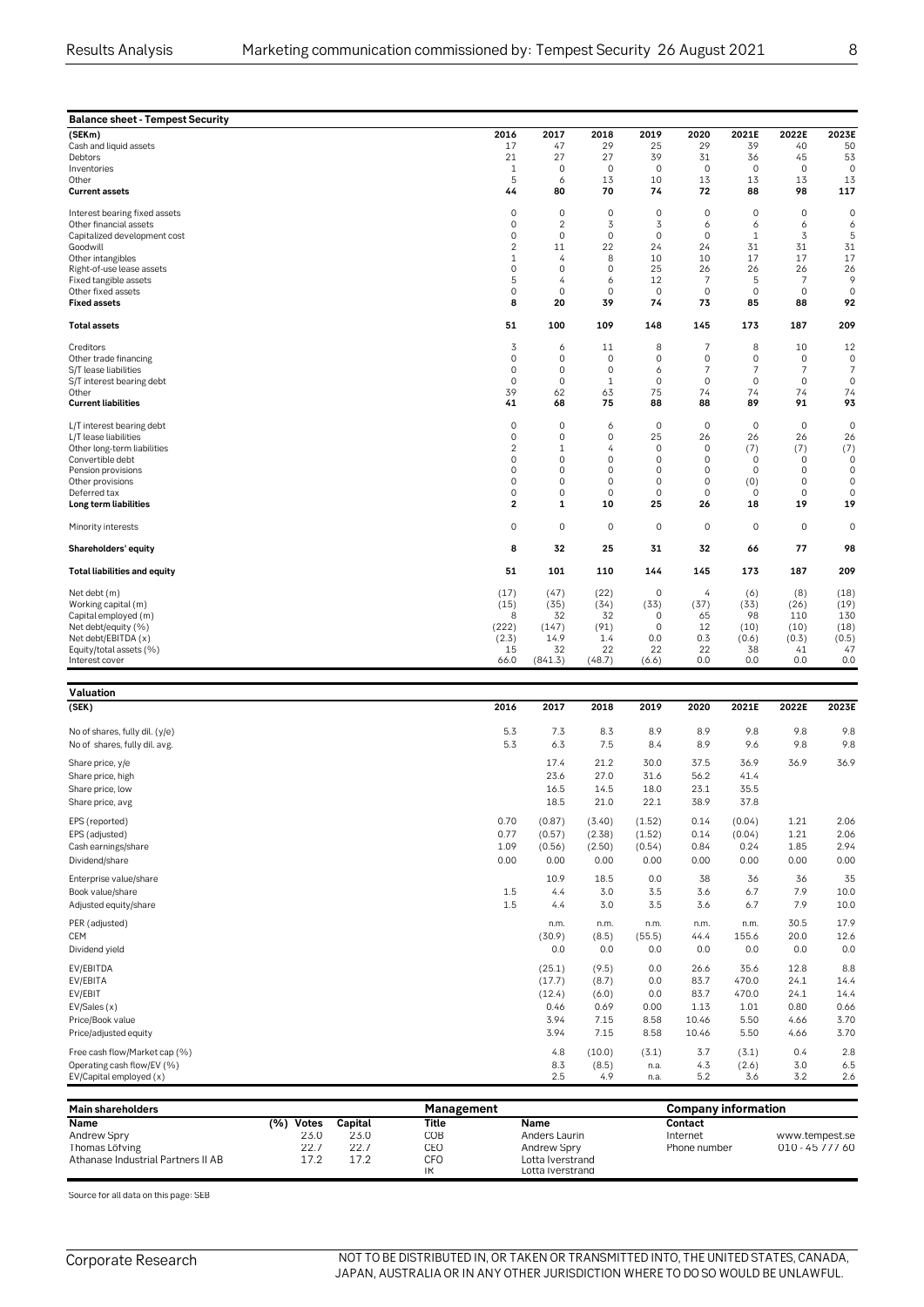#### **About this publication**

This report is a marketing communication commissioned by Tempest Security and prepared by Skandinaviska Enskilda Banken AB (publ). It does not constitute investment research; as such, it has not been prepared in accordance with the legal requirements to promote the independence of investment research, nor is it subject to any prohibition on dealing ahead of the dissemination of investment research.

#### **This statement affects your rights**

This report is confidential and may not be reproduced, redistributed or republished by any recipient for any purpose or to any person. Redistributing this report to third parties may invoke legal requirements on the person engaging in such activities.

#### **Producers and Recipients**

SEB Research is approved and issued by Skandinaviska Enskilda Banken AB (publ) ("SEB"), a bank organized under the laws of the Kingdom of Sweden, on behalf of itself and its affiliates for institutional investors. When SEB Research is issued by an SEB subsidiary, the subsidiary itself is subject to this disclaimer.

#### **Use**

This material has been prepared by SEB for information purposes only. It does not constitute investment advice and is being provided to you without regard to your investment objectives or circumstances. The document does not constitute an invitation or solicitation of an offer to subscribe for or purchase any securities and neither this document nor anything contained herein shall form the basis for any contract or commitment whatsoever. Opinions contained in the report represent the authors' present opinion only and may be subject to change. In the event that the authors' opinion should change, we shall endeavour (but do not undertake) to disseminate any such change, within the constraints of any regulations, applicable laws, internal procedures within SEB, or other circumstances.

#### **Good faith and limitations**

All information, including statements of fact, contained in this research report have been obtained and compiled in good faith from sources believed to be reliable. However, no representation or warranty, express or implied, is made by SEB with respect to the completeness or accuracy of its contents, and it is not to be relied upon as authoritative and should not be taken in substitution for the exercise of reasoned, independent judgement by you. Recipients are urged to base their investment decisions upon such investigations as they deem necessary. To the extent permitted by applicable law, no liability whatsoever is accepted by SEB for any direct or consequential loss arising from the use of this document or its contents.

#### **Distribution**

This research report has been prepared by SEB or its affiliates and is being distributed by SEB offices in Stockholm, Copenhagen, Oslo, Helsinki, Frankfurt, London, Tallinn, Vilnius and Riga. Research reports are prepared and distributed in Lithuania by AB SEB bankas and in Estonia by AS SEB Pank in accordance with the requirements of the local laws and Financial Supervision Authority's conduct of business rules. This document may not be distributed in the United States, Canada, Japan or Australia or in any other jurisdiction where to do so would be unlawful. Addresses and Phone numbers for each office can be found at the end of the report.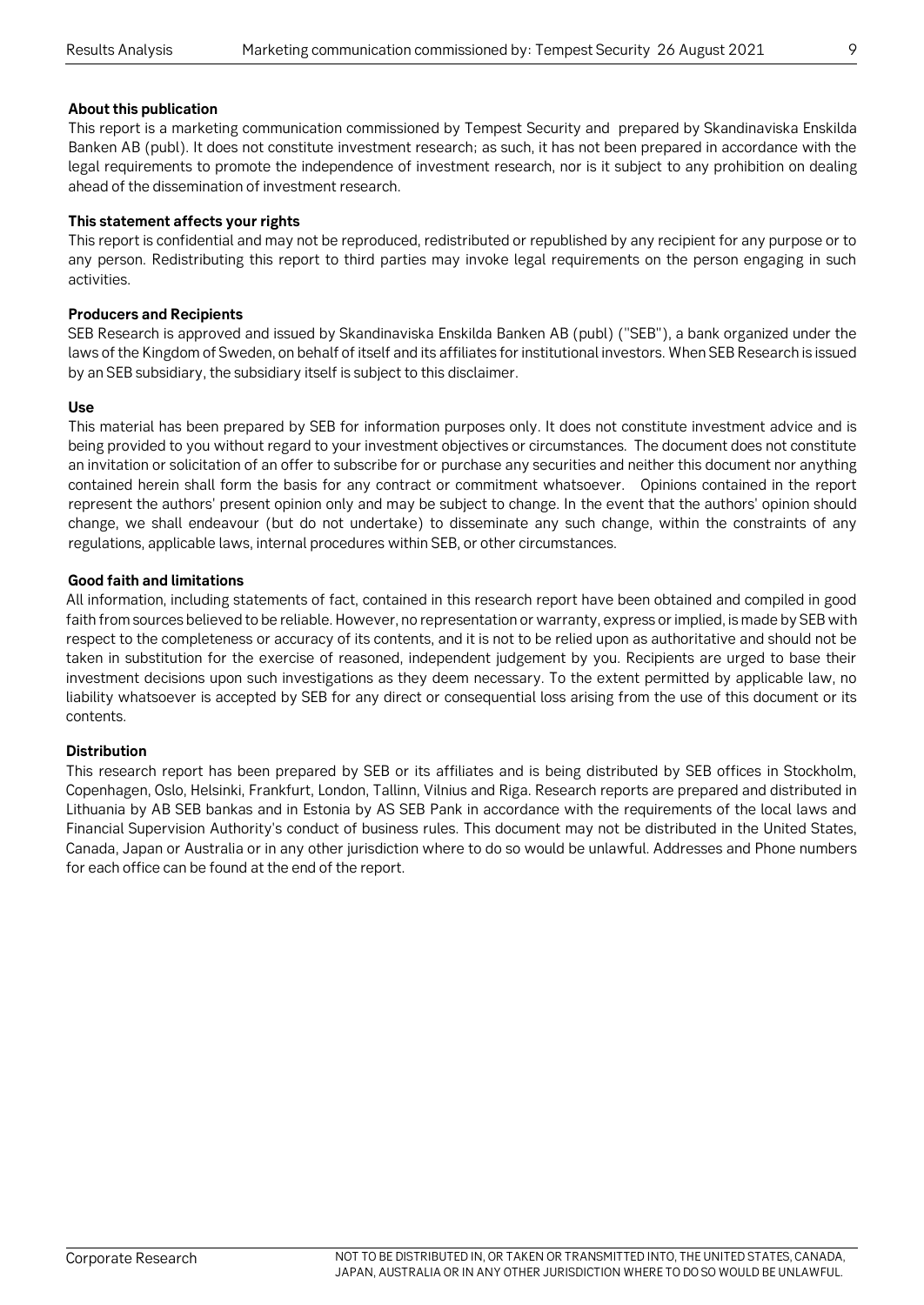#### **The SEB Group: members, memberships and regulators**

SEB is a member of, inter alia, Nasdaq OMX Nordic, Oslo Stock Exchange, the London Stock Exchange, NYSE Euronext, SIX Swiss Exchange, Frankfurt Stock Exchange, Tallinn Stock Exchange as well as certain European MTF's such as BATS-Chi-X, Turquoise and Burgundy. SEB is regulated by Finansinspektionen in Sweden and, for the conduct of investment services business, in (i) Denmark by Finanstilsynet, (ii) Norway by Finanstilsynet, (iii) Finland by Finanssivalvonta, (iv) Germany by Bundesanstalt für Finanzdienstleistungsaufsicht, (v) the UK by the Financial Conduct Authority and Prudential Regulation Authority (details about the extent of our regulation by the Financial Conduct Authority and Prudential Regulation Authority are available from us on request), (vi) Estonia by the Estonian Financial Supervision Authority, (vii) Lithuania by the Bank of Lithuania, (viii) Latvia by the Financial and Capital Markets Commission and Futures Commission.

SEB's research reports are prepared in accordance with the industry standards and codes of conduct applicable to financial analysts in the countries where they are based. In Denmark, Finland, Norway and Sweden, analysts act in accordance with the rules of ethics of each country's Society of Financial Analysts. Analysts comply with the recommendations and industry standards of the Danish, Norwegian and the Swedish Securities Dealers Associations and with those of the Federation of Finnish Financial Services. Analysts certified by the CFA Institute also comply with the Code of Ethics of the CFA Institute.

#### **Prevention and avoidance of conflicts of interest**

The remuneration of staff within the Research department is determined exclusively by research management and senior management and may include discretionary awards based on the firm's total earnings, including investment banking and markets (sales and trading businesses) income; however, no such staff receive remuneration based upon specific investment banking or markets transactions. SEB's Compliance department monitors the production of research and the observance of the group's procedures designed to prevent any potential conflicts of interest from affecting the content of research; the latter are described in greater detail in the "Statement of Policies for dealing with potential conflicts of interest surrounding our Research activities" which is available on our SEB Research website.

#### **Your attention is also drawn to the fact that:**

The current market price of the securities shown in this report is the price prevailing at the close of the business day preceding the date of publication, save where such price was more than 5% different from the price prevailing as at the time of publication, in which case it is the latter.

Unless explicitly stated otherwise in this report, SEB expects (but does not undertake) to issue updates to this report following the publication of new figures or forecasts by the company covered, or upon the occurrence of other events which could potentially have a material effect on it.

The securities discussed in this research report may not be eligible for sale in all countries, and such securities may not be suitable for all types of investors. Offers and sales of securities discussed in this research report, and the distribution of this report, may be made only in countries where such securities are exempt from registration or qualification or have been so registered or qualified for offer and sale, and in accordance with applicable broker-dealer and agent/salesman registration or licensing requirements.A copy of this report, not including the recommendation, has been provided to the issuer prior to its dissemination to check factual statements for accuracy; as a result, some amendments have been made.

A full list of disclosures for other companies mentioned herein (in which SEB has research coverage), can be found on our SEB Research website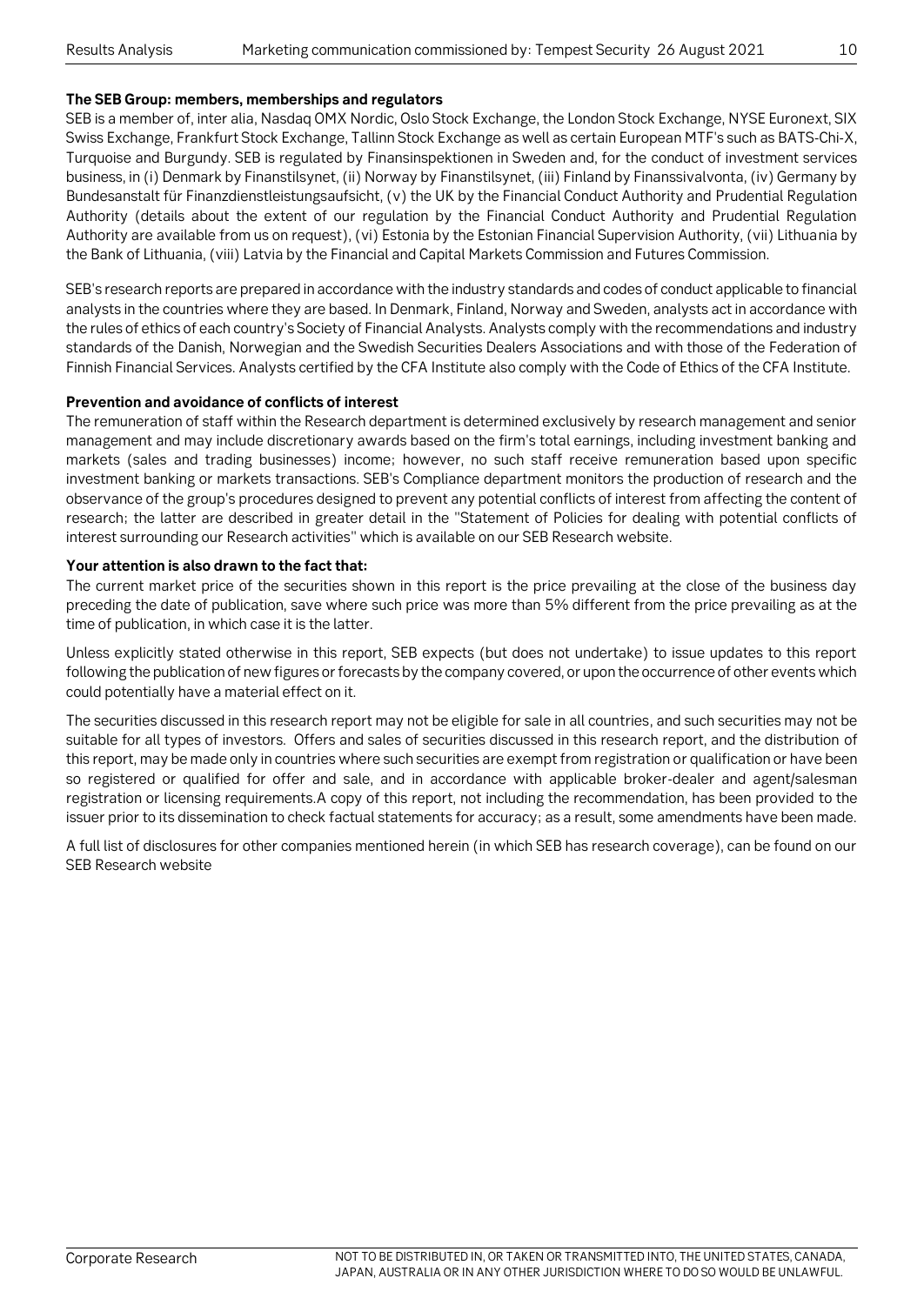#### **Methodology**

Final consideration as to any valuations, projections and forecasts contained in this report are based on a number of assumptions and estimates and are subject to contingencies and uncertainties, and their inclusion in this report should not be regarded as a representation or warranty by or on behalf of the Group or any person or entity within the Group that they or their underlying assumptions and estimates will be met or realized. Different assumptions could result in materially different results. Past performance is not a reliable indicator of future performance. Foreign currency rates of exchange may adversely affect the value, price or income of any security or related investment mentioned in this report. In addition, investors in securities, such as ADRs, whose values are influenced by the currency of the underlying security, effectively assume currency risk.

#### **Company specific disclosures and potential conflicts of interest**

A member of, or an entity associated with, SEB or its affiliates, officers, directors, employees or shareholders of such members (a) is not, and has never been, represented on the board of directors or similar supervisory entity of Tempest Security, (b) has from time to time bought or sold the securities issued by the company or options relating to the company, and (c) SEB does not hold any short / long position exceeding 0.5% of the total issued share capital of Tempest Security as of 31 Jul 2021.

The analyst(s) responsible for this research report (jointly with their closely related persons) hold(s) 0 shares in Tempest Security and do(es) not have holdings in other instruments related to the company.